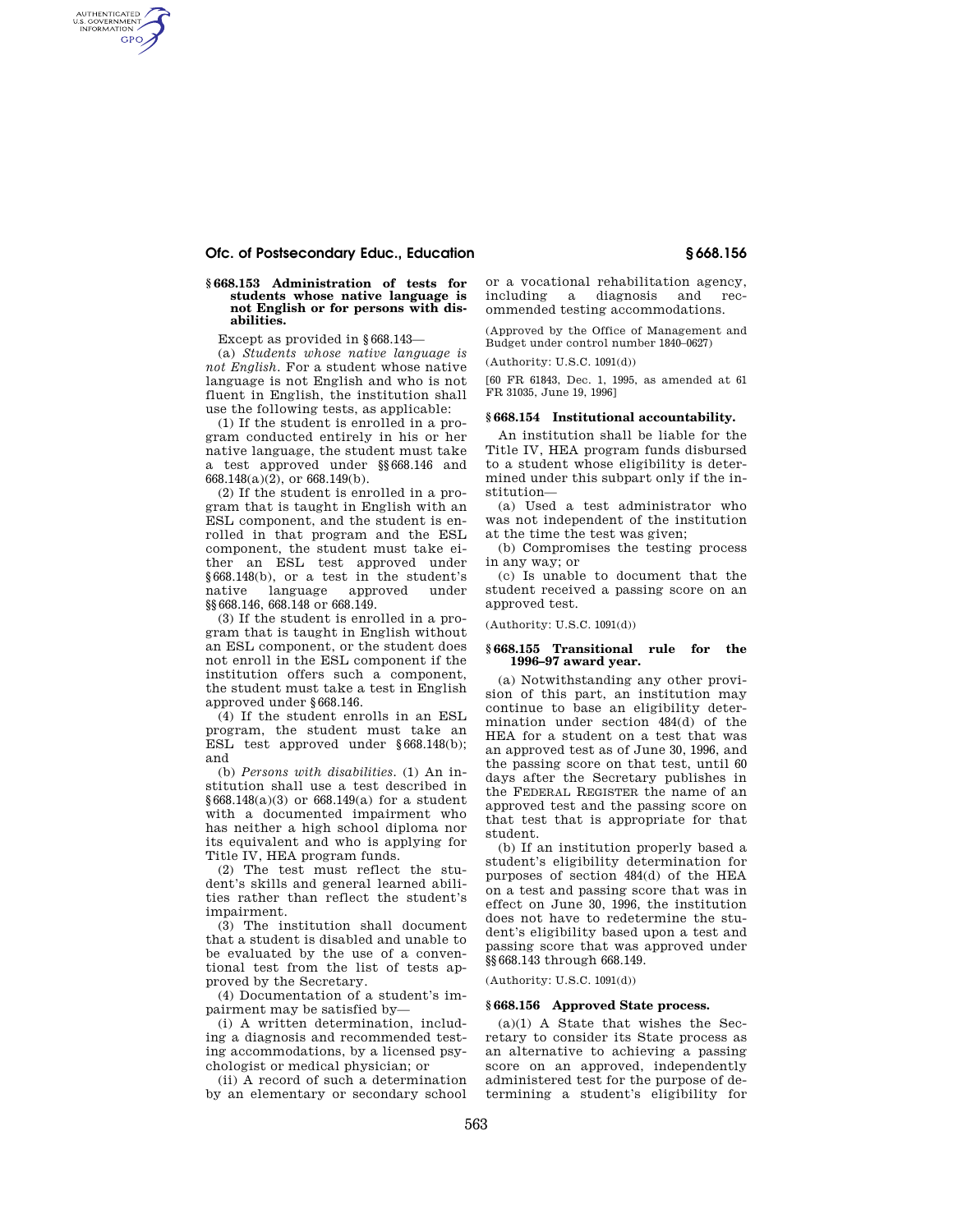Title IV, HEA program funds must apply to the Secretary for approval of that process.

(2) To be an approved State process, the State process does not have to include all the institutions located in that State, but must indicate which institutions are included.

(b) The Secretary approves a State's process if—

(1) The State administering the process can demonstrate that the students it admits under that process without a high school diploma or its equivalent, who enroll in participating institutions have a success rate as determined under paragraph (h) of this section that is within 95 percent of the success rate of students with high school diplomas; and

(2) The State's process satisfies the requirements contained in paragraphs (c) and (d) of this section.

(c) A State process must require institutions participating in the process to provide each student they admit without a high school diploma or its recognized equivalent with the following services—

(1) Orientation regarding the institution's academic standards and requirements, and student rights;

(2) Assessment of each student's existing capabilities through means other than a single standardized test;

(3) Tutoring in basic verbal and quantitative skills, if appropriate;

(4) Assistance in developing educational goals;

(5) Counseling, including counseling regarding the appropriate class level for that student given the student's individual's capabilities; and

(6) Follow-up by teachers and counselors regarding the student's classroom performance and satisfactory progress toward program completion.

(d) A State process must—

(1) Monitor on an annual basis each participating institution's compliance with the requirements and standards contained in the State's process;

(2) Require corrective action if an institution is found to be in noncompliance with the State process requirements; and

(3) Terminate an institution from the State process if the institution refuses

**§ 668.156 34 CFR Ch. VI (7–1–10 Edition)** 

or fails to comply with the State process requirements.

 $(e)(1)$  The Secretary responds to a State's request for approval of its State's process within six months after the Secretary's receipt of that request. If the Secretary does not respond by the end of six months, the State's process becomes effective.

(2) An approved State process becomes effective for purposes of determining student eligibility for Title IV, HEA program funds under this subpart six months after the date on which the State submits the process to the Secretary for approval, if the Secretary approves, or does not disapprove, the process during that six month period.

(f) The Secretary approves a State process for a period not to exceed five years.

 $(g)(1)$  The Secretary withdraws approval of a State process if the Secretary determines that the State process violated any terms of this section or that the information that the State submitted as a basis for approval of the State process was inaccurate.

(2) The Secretary provides a State with the opportunity to contest a finding that the State process violated any terms of this section or that the information that the State submitted as a basis for approval of the State process was inaccurate.

(h) The State shall calculate the success rates as referenced in paragraph (b) of this section by—

(1) Determining the number of students with high school diplomas who, during the applicable award year described in paragraph (i) of this section, enrolled in participating institutions and—

(i) Successfully completed education or training programs;

(ii) Remained enrolled in education or training programs at the end of that award year; or

(iii) Successfully transferred to and remained enrolled in another institution at the end of that award year;

(2) Determining the number of students with high school diplomas who enrolled in education or training programs in participating institutions during that award year;

(3) Determining the number of students calculated in paragraph (h)(2) of